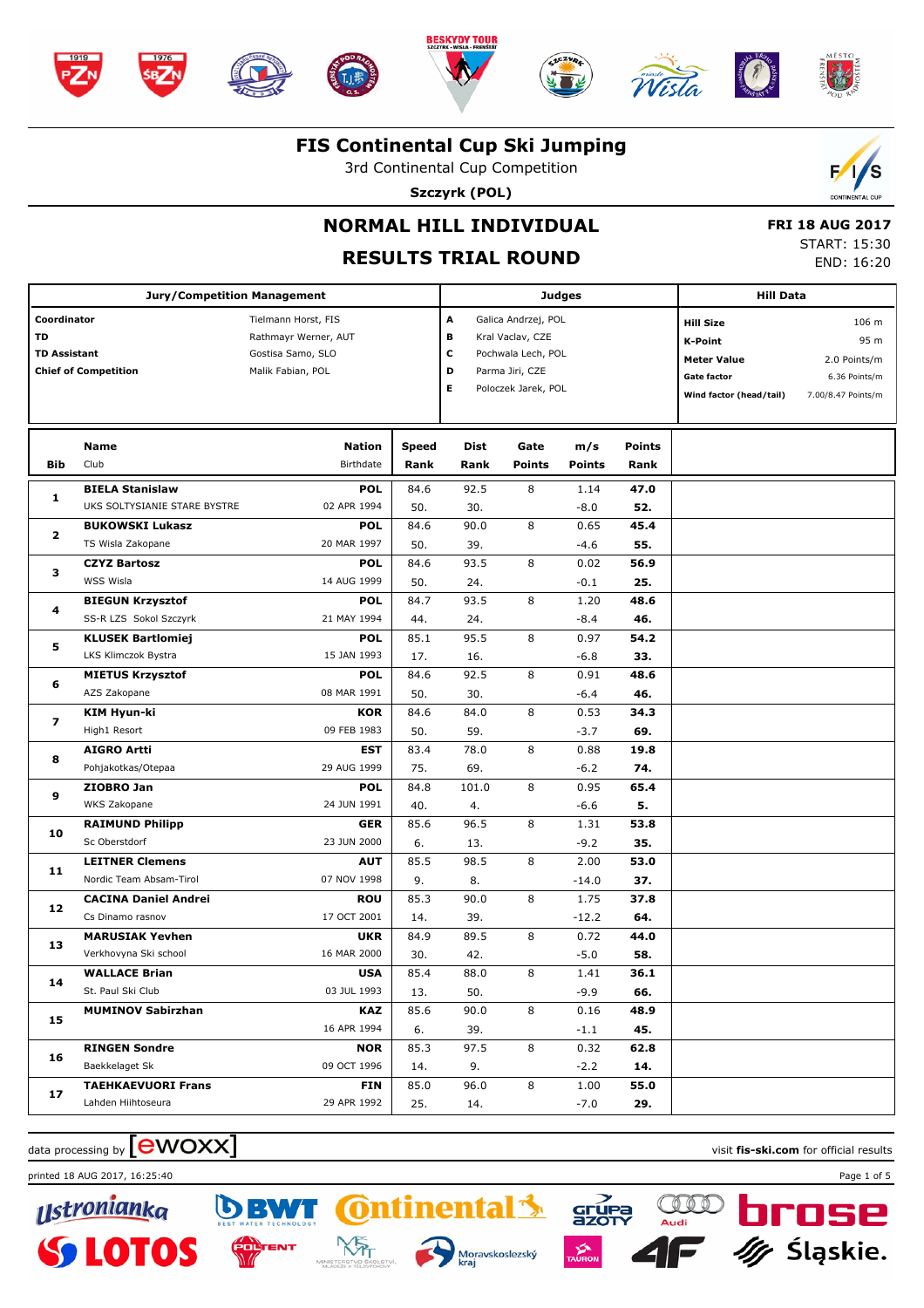





## **FIS Continental Cup Ski Jumping** 3rd Continental Cup Competition

**Szczyrk (POL)**



## **NORMAL HILL INDIVIDUAL**

 **FRI 18 AUG 2017** START: 15:30

#### **RESULTS TRIAL ROUND** END: 16:20 **Bib Name** Club Birthdate **Nation Speed Dist Rank Rank Gate Points m/s Points Points Rank INSAM Alex** GS FIAMME ORO **ITA** 19 DEC 1997 **18** 85.9 99.5 2. 6. 8 -7.1 **61.9 15.** 1.01 **WESTERHEIM Oscar P** Baekkelaget **NOR** 03 JAN 1996 **19** 85.8 95.5 3. 16.  $\overline{R}$ -5.5 **55.5 28.** 0.78 **WEIGEL Cedrik** SG Nickelhuette Aue **GER** 15 DEC 1998 **20** 86.0 89.5 1. 42.  $\overline{8}$ -8.5 **40.5 62.**  $\frac{1.21}{1.21}$ **ALAMOMMO Andreas** Ounasvaaran Hiihtoseura **FIN** 23 DEC 1998 **21** 85.5 105.0 9. 2. 8 -17.1 **62.9 13.** 2.44 **PASICHNYK Stepan** Kremenets ski school **UKR** 09 JAN 1998 **22**  $84.9$   $86.0$ 30. 53.  $\overline{8}$ -11.5 **30.5 71.** 1.65 **HOLIK Frantisek** Lsk Lomnice nad popelkou **CZE** 23 OCT 1998 **23** 84.9 91.0 30. 38. 7 -4.8 **52.1 39.** 0.69 4.9 **NOUSIAINEN Eetu** Puijo Ski club **FIN** 29 APR 1997 **24**  $85.7$  93.0 4. 29. 7 -0.4 **60.5 18.**  $0.05$  4.9 **HLAVA Lukas** Dukla Liberec **CZE** 10 SEP 1984 **25** 84.7 84.0 44. 59. 7 3.9 **46.8 53.**  $-0.46$  4.9 **NOMME Martti** Andsumae Skiclub **EST** 07 AUG 1993 **26** 85.1 92.5 17. 30. 7 -5.0 **54.9 30.**  $0.72$  4.9 **MAKSIMOCHKIN Mikhail** Sdushor CSP N. Novgorod Dinamo **RUS** 29 AUG 1993 **27** 85.0 95.5 25. 16. 7 -9.8 **56.1 27.** 1.40 4.9 **MARKENG Thomas Aasen** Lensbygda Sportsklubb **NOR** 18 JUN 2000 **28**  $85.5$  94.5 9. 19. 7  $-10.2$ **53.7 36.** 1.46 4.9 **PAVLIC Blaz** Ssk Mislinja **SLO** 26 FEB 1998 **29** 84.4 100.5 60. 5. 7  $-11.3$ **64.6 10.** 1.62 4.9 **LACKNER Thomas** HSV Absam-Bergisel-Tirol **AUT** 09 APR 1993 **30** 84.2 94.0 67. 21. 7 -9.0 **53.9 34.** 1.28 4.9 **SCHMALNAUER Maximilian** WSV Bad Ischl-NTS-Oberoesterreich **AUT** 27 AUG 1998 **31**  $84.7$   $83.0$ 44. 63. 7 -3.4 **37.5 65.** 0.49 4.9 **BAZHENOV Aleksandr** ZDUSHOR ZVS CSP **RUS** 13 JUL 1995 **32** 84.9 99.0 30. 7. 7 -7.8 **65.1 7.** 1.12 4.9 **PASCHKE Pius** WSV Kiefersfelden **GER** 20 MAY 1990 **33** 84.9 88.0 30. 50. 7 -1.4 **49.5 44.**  $0.20$  4.9 **KALINICHENKO Vitaliy** Vorokhta Ski School **UKR** 09 AUG 1993 **34** 84.3 77.5 63. 70. 7 5.7 **35.6 68.**  $-0.67$  4.9 **DELLASEGA Roberto GS FIAMMEGIALLE ITA** 15 JUN 1990 **35**  $855$   $820$ 9. 64. 7 7.3 **46.2 54.** -0.86 4.9 **ROCH DUPLAND Thomas** Saint Gervais **FRA** 03 FEB 1996 **36** 84.9 81.5 30. 66. 7 3.0 **40.9 61.**  $-0.36$  4.9 **SOUKUP Matthew** Altius Nordic Ski Club **CAN** 31 AUG 1997 **37** 85.7 89.5 4. 42. 7  $-10.6$ **43.3 59.** 1.52 4.9 **CHOI Seou** High1 Resort **KOR** 03 DEC 1982 **38** 83.9 97.0 72. 11. 7 -12.1 **56.8 26.** 1.73 4.9

**Ontinental** 

Moravskoslezský

XŠ,



nto

printed 18 AUG 2017, 16:25:40 Page 2 of 5

<u> IIstronianka</u>





ISP п

Śląskie.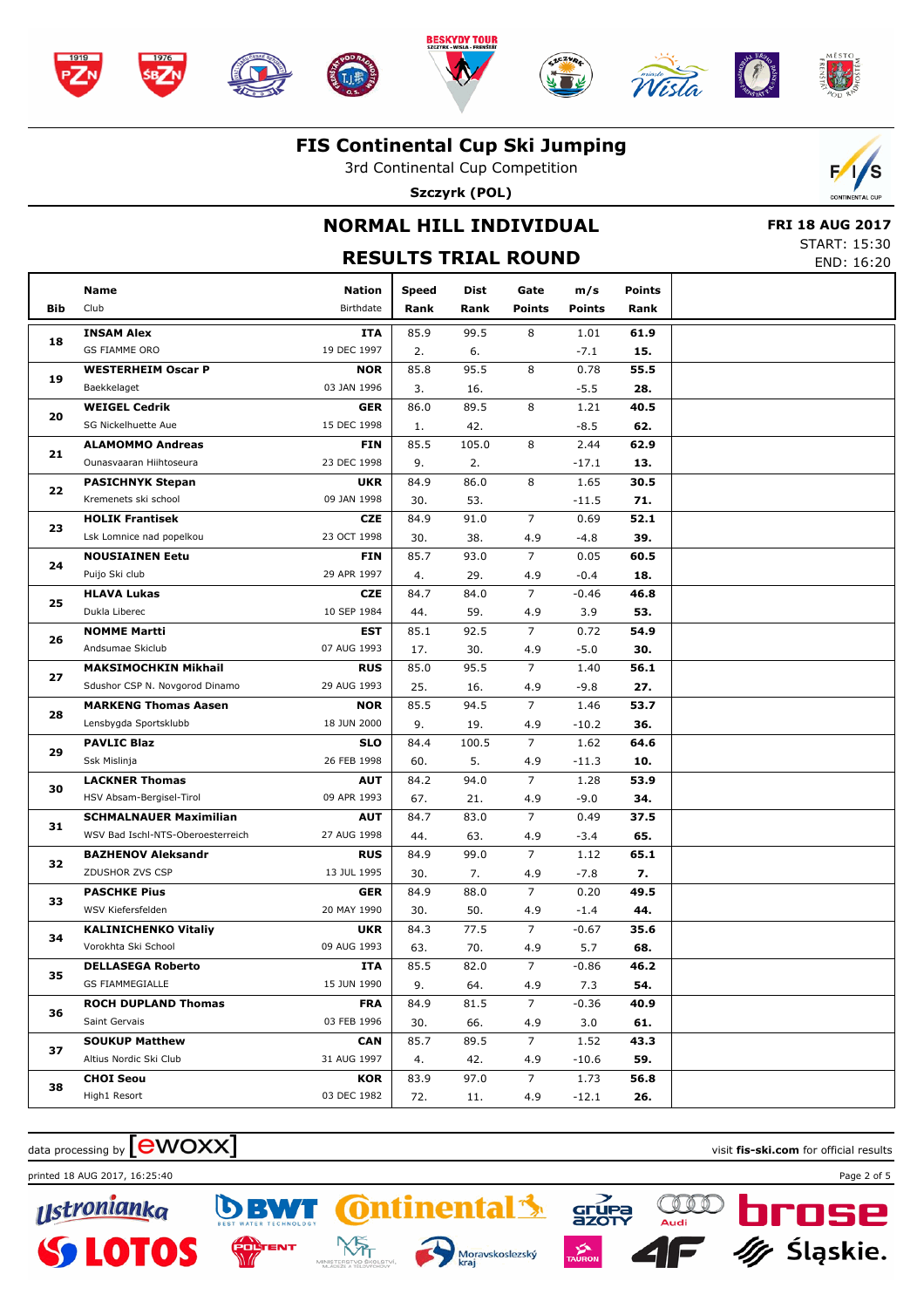

#### **FIS Continental Cup Ski Jumping**

3rd Continental Cup Competition

**Szczyrk (POL)**



## **NORMAL HILL INDIVIDUAL**

 **FRI 18 AUG 2017** START: 15:30

|     |                                   | <b>PIANI, 19.90</b><br>END: 16:20 |               |              |                       |                      |                       |  |
|-----|-----------------------------------|-----------------------------------|---------------|--------------|-----------------------|----------------------|-----------------------|--|
|     | Name                              |                                   |               |              |                       |                      |                       |  |
| Bib | Club                              | <b>Nation</b><br>Birthdate        | Speed<br>Rank | Dist<br>Rank | Gate<br><b>Points</b> | m/s<br><b>Points</b> | <b>Points</b><br>Rank |  |
|     | <b>JANDA Jakub</b>                | <b>CZE</b>                        | 85.1          | 102.0        | $\overline{7}$        | 1.93                 | 65.4                  |  |
| 39  | Dukla Liberec                     | 27 APR 1978                       | 17.           | 3.           | 4.9                   | $-13.5$              | 5.                    |  |
|     | <b>STEINER Maximilian</b>         | <b>AUT</b>                        | 85.1          | 106.0        | $\overline{7}$        | 2.24                 | 71.2                  |  |
| 40  | WSV Bad Ischl-NTS-Oberoesterreich | 04 MAY 1996                       | 17.           | 1.           | 4.9                   | $-15.7$              | 1.                    |  |
| 41  | <b>KAELIN Pascal</b>              | SUI                               | 84.1          | 82.0         | 6                     | 0.19                 | 42.1                  |  |
|     | Einsiedeln                        | 11 JAN 1993                       | 68.           | 64.          | 9.4                   | $-1.3$               | 60.                   |  |
| 42  | <b>SCHWANN Mika</b>               | <b>AUT</b>                        | 84.7          | 94.0         | 6                     | 1.01                 | 60.3                  |  |
|     | KSG Klagenfurt-Kaernten           | 30 JUL 1999                       | 44.           | 21.          | 9.4                   | $-7.1$               | 19.                   |  |
| 43  | <b>SCHULER Andreas</b>            | SUI                               | 84.4          | 97.0         | 6                     | 0.96                 | 66.7                  |  |
|     | Einsiedeln                        | 30 DEC 1995                       | 60.           | 11.          | 9.4                   | $-6.7$               | 4.                    |  |
| 44  | <b>KOROLEV Alexey</b>             | <b>KAZ</b>                        | 84.3          | 86.5         | 6                     | 0.04                 | 52.1                  |  |
|     | Dynamo                            | 20 JUN 1987                       | 63.           | 52.          | 9.4                   | $-0.3$               | 39.                   |  |
| 45  | <b>ROTH Luca</b>                  | <b>GER</b>                        | 85.6          | 91.5         | 6                     | 0.26                 | 60.6                  |  |
|     | Sv Messstetten                    | 14 APR 2000                       | 6.            | 35.          | 9.4                   | $-1.8$               | 16.                   |  |
| 46  | <b>PACURAR Radu Mihai</b>         | <b>ROU</b>                        | 84.7          | 67.0         | 6                     | $-0.27$              | 15.7                  |  |
|     | Cs Dinamo rasnov                  | 06 SEP 2001                       | 44.           | 75.          | 9.4                   | 2.3                  | 75.                   |  |
| 47  | <b>CHOI Heung-chul</b>            | <b>KOR</b>                        | 83.5          | 77.0         | 6                     | 0.58                 | 29.3                  |  |
|     | High1 Resort                      | 03 DEC 1981                       | 74.           | 71.          | 9.4                   | $-4.1$               | 72.                   |  |
| 48  | <b>LISSO Justin</b>               | <b>GER</b>                        | 84.6          | 76.5         | 6                     | $-0.40$              | 35.8                  |  |
|     | Wsv Schmiedefeld                  | 12 DEC 1999                       | 50.           | 72.          | 9.4                   | 3.4                  | 67.                   |  |
| 49  | <b>MALTSEV Kevin</b>              | <b>EST</b>                        | 84.1          | 73.0         | 6                     | 0.13                 | 24.5                  |  |
|     | Elva Skiclub                      | 04 JUL 2000                       | 68.           | 74.          | 9.4                   | $-0.9$               | 73.                   |  |
| 50  | <b>MAURER Joshua</b>              | <b>CAN</b>                        | 85.1          | 88.5         | 6                     | 1.11                 | 48.6                  |  |
|     | Altius Nordic Ski Club            | 20 SEP 1996                       | 17.           | 48.          | 9.4                   | $-7.8$               | 46.                   |  |
| 51  | <b>LEAROYD Jonathan</b>           | <b>FRA</b>                        | 85.0          | 84.5         | 6                     | $-0.16$              | 49.8                  |  |
|     | Courchevel                        | 03 NOV 2000                       | 25.           | 58.          | 9.4                   | 1.4                  | 43.                   |  |
| 52  | <b>BRESADOLA Giovanni</b>         | <b>ITA</b>                        | 84.7          | 85.0         | 6                     | $-0.14$              | 50.6                  |  |
|     | <b>GS MONTE GINER</b>             | 17 FEB 2001                       | 44.           | 55.          | 9.4                   | 1.2                  | 42.                   |  |
| 53  | <b>LARSON Casey</b>               | <b>USA</b>                        | 85.0          | 85.0         | 6                     | 0.11                 | 48.6                  |  |
|     | Norge Ski Club                    | 16 DEC 1998                       | 25.           | 55.          | 9.4                   | $-0.8$               | 46.                   |  |
| 54  | <b>SERGEEV Maksim</b>             | <b>RUS</b>                        | 84.3          | 76.5         | 6                     | $-0.03$              | 32.7                  |  |
|     |                                   | 16 JUN 1999                       | 63.           | 72.          | 9.4                   | 0.3                  | 70.                   |  |
| 55  | <b>PITEA Sorin Iulian</b>         | <b>ROU</b>                        | 84.8          | 83.5         | 6                     | 0.23                 | 44.8                  |  |
|     | CS Dinamo Bucuresti               | 09 JUL 1997                       | 40.           | 62.          | 9.4                   | $-1.6$               | 56.                   |  |
| 56  | <b>TKACHENKO Sergey</b>           | <b>KAZ</b>                        | 84.8          | 93.5         | 6                     | 0.83                 | 60.6                  |  |
|     | Ski Club VKO                      | 08 JUN 1999                       | 40.           | 24.          | 9.4                   | $-5.8$               | 16.                   |  |
| 57  | <b>BRAATHEN Matias</b>            | <b>NOR</b>                        | 84.5          | 89.5         | 6                     | 0.80                 | 52.8                  |  |
|     | Oevrevoll/Hosle il                | 30 MAY 1996                       | 58.           | 42.          | 9.4                   | $-5.6$               | 38.                   |  |
| 58  | <b>SELL Adrian</b>                | <b>GER</b>                        | 83.6          | 88.5         | 6                     | 1.32                 | 47.2                  |  |
|     | Sv Messstetten                    | 28 APR 1998                       | 73.           | 48.          | 9.4                   | $-9.2$               | 51.                   |  |
|     | <b>EGLOFF Luca</b>                | SUI                               | 85.1          | 94.5         | 6                     | 1.55                 | 57.6                  |  |
| 59  | Grabserberg                       | 06 JUN 1995                       | 17.           | 19.          | 9.4                   | $-10.8$              | 22.                   |  |

**Ontinental** 

Moravskoslezský<br>kraj

**NS** 

SE<br>STUPA<br>AZOTY

QII

أأبادا

## $\alpha$  data processing by  $\boxed{\text{ewOX}}$

 $\boldsymbol{D}$ 

printed 18 AUG 2017, 16:25:40 Page 3 of 5

<u>Ustronianka</u> **SS LOTO N** 

n



nse

.≶ląskie خ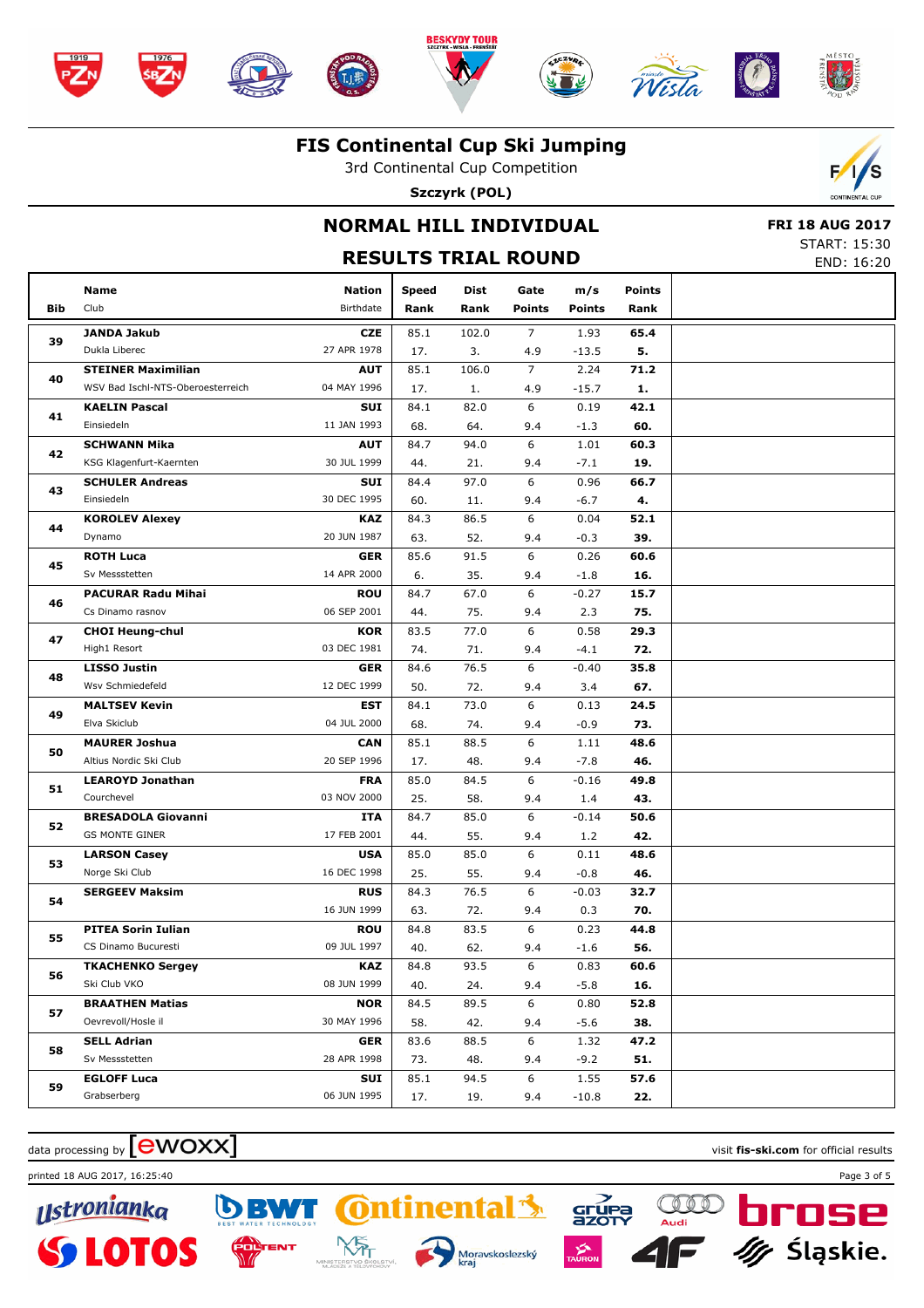





Company of the company of

#### **FIS Continental Cup Ski Jumping**

3rd Continental Cup Competition

**Szczyrk (POL)**



## **NORMAL HILL INDIVIDUAL**

 **FRI 18 AUG 2017** START: 15:30

|            | <b>RESULTS TRIAL ROUND</b>  |                            |               |                     |                       |                      |                |  |  |  |  |  |
|------------|-----------------------------|----------------------------|---------------|---------------------|-----------------------|----------------------|----------------|--|--|--|--|--|
| <b>Bib</b> | <b>Name</b><br>Club         | <b>Nation</b><br>Birthdate | Speed<br>Rank | <b>Dist</b><br>Rank | Gate<br><b>Points</b> | m/s<br><b>Points</b> | Points<br>Rank |  |  |  |  |  |
|            | <b>ZNISZCZOL Aleksander</b> | <b>POL</b>                 | 84.4          | 97.5                | 6                     | 1.07                 | 66.9           |  |  |  |  |  |
| 60         | WSS Wisla                   | 08 MAR 1994                | 60.           | 9.                  | 9.4                   | $-7.5$               | 2.             |  |  |  |  |  |
| 61         | <b>GLASDER Michael</b>      | <b>USA</b>                 | 84.9          | 92.0                | 6                     | $-0.41$              | 66.9           |  |  |  |  |  |
|            | Norge Ski Club              | 27 MAR 1989                | 30.           | 33.                 | 9.4                   | 3.5                  | 2.             |  |  |  |  |  |
|            | <b>SAKALA Filip</b>         | <b>CZE</b>                 | 85.3          | 86.0                | 6                     | $-0.05$              | 51.8           |  |  |  |  |  |
| 62         | Tj Frenstat pod radhostem   | 21 MAY 1996                | 14.           | 53.                 | 9.4                   | 0.4                  | 41.            |  |  |  |  |  |
| 63         | <b>TOLLINGER Elias</b>      | <b>AUT</b>                 | 84.9          | 85.0                | 6                     | $-0.60$              | 54.5           |  |  |  |  |  |
|            | SV Innsbruck-Bergisel-Tirol | 25 MAR 1995                | 30.           | 55.                 | 9.4                   | 5.1                  | 31.            |  |  |  |  |  |
| 64         | <b>JELAR Ziga</b>           | <b>SLO</b>                 | 84.6          | 89.0                | 6                     | 0.04                 | 57.1           |  |  |  |  |  |
|            | Sk Triglav kranj            | 22 OCT 1997                | 50.           | 47.                 | 9.4                   | $-0.3$               | 23.            |  |  |  |  |  |
| 65         | <b>WASEK Pawel</b>          | <b>POL</b>                 | 84.9          | 89.5                | 6                     | 0.56                 | 54.5           |  |  |  |  |  |
|            | WSS Wisla                   | 02 JUN 1999                | 30.           | 42.                 | 9.4                   | $-3.9$               | 31.            |  |  |  |  |  |
|            | <b>NAGLIC Tomaz</b>         | <b>SLO</b>                 | 84.3          | 93.5                | 6                     | 0.22                 | 64.9           |  |  |  |  |  |
| 66         | SSK Alpina Ziri             | 18 JUL 1989                | 63.           | 24.                 | 9.4                   | $-1.5$               | 9.             |  |  |  |  |  |
| 67         | <b>TARMAN Rok</b>           | <b>SLO</b>                 | 84.9          | 96.0                | 6                     | 0.90                 | 65.1           |  |  |  |  |  |
|            | Nd Ratece planica           | 18 OCT 1997                | 30.           | 14.                 | 9.4                   | $-6.3$               | 7.             |  |  |  |  |  |
| 68         | <b>DEZMAN Nejc</b>          | <b>SLO</b>                 | 85.1          | 91.5                | 6                     | 0.39                 | 59.7           |  |  |  |  |  |
|            | SK Triglav Kranj            | 07 DEC 1992                | 17.           | 35.                 | 9.4                   | $-2.7$               | 20.            |  |  |  |  |  |
|            | <b>BRASME Paul</b>          | <b>FRA</b>                 | 84.6          | 81.5                | 6                     | 0.56                 | 38.5           |  |  |  |  |  |
| 69         | <b>U.S VENTRON</b>          | 03 AUG 1997                | 50.           | 66.                 | 9.4                   | $-3.9$               | 63.            |  |  |  |  |  |
| 70         | <b>KANTYKA Przemyslaw</b>   | <b>POL</b>                 | 85.1          | 91.5                | 6                     | 0.51                 | 58.8           |  |  |  |  |  |
|            | LKS Klimczok Bystra         | 15 DEC 1996                | 17.           | 35.                 | 9.4                   | $-3.6$               | 21.            |  |  |  |  |  |
| 71         | <b>WAGNER Lukas</b>         | <b>GER</b>                 | 84.5          | 93.5                | 6                     | 0.41                 | 63.5           |  |  |  |  |  |
|            | WSV 08 Lauscha              | 07 MAR 1995                | 58.           | 24.                 | 9.4                   | $-2.9$               | 12.            |  |  |  |  |  |
| 72         | <b>KOZISEK Cestmir</b>      | <b>CZE</b>                 | 85.0          | 84.0                | 6                     | $-0.14$              | 48.6           |  |  |  |  |  |
|            | LSK Lomnice nad Popelkou    | 09 NOV 1991                | 25.           | 59.                 | 9.4                   | 1.2                  | 46.            |  |  |  |  |  |
| 73         | <b>POGRAJC Andraz</b>       | <b>SLO</b>                 | 84.0          | 78.5                | 6                     | $-0.94$              | 44.4           |  |  |  |  |  |
|            | SK Zagorje                  | 26 SEP 1991                | 70.           | 68.                 | 9.4                   | 8.0                  | 57.            |  |  |  |  |  |
|            | <b>ZUPANCIC Miran</b>       | <b>SLO</b>                 | 84.8          | 94.0                | 6                     | 0.48                 | 64.0           |  |  |  |  |  |
| 74         | SK Zagorje                  | 11 NOV 1989                | 40.           | 21.                 | 9.4                   | $-3.4$               | 11.            |  |  |  |  |  |
|            | <b>MURANKA Klemens</b>      | <b>POL</b>                 | 84.0          | 92.0                | 6                     | 0.92                 | 57.0           |  |  |  |  |  |
| 75         | TS Wisla Zakopane           | 31 AUG 1994                | 70.           | 33.                 | 9.4                   | $-6.4$               | 24.            |  |  |  |  |  |
|            |                             |                            |               |                     |                       |                      |                |  |  |  |  |  |

| <b>Weather Information</b> |         |      |                 |              |     |     |  |  |  |  |  |
|----------------------------|---------|------|-----------------|--------------|-----|-----|--|--|--|--|--|
|                            |         | Air  | <b>Humidity</b> | Wind $[m/s]$ |     |     |  |  |  |  |  |
|                            | Weather | [°C] | [%]             | Min          | Avg | Max |  |  |  |  |  |
| Trial round                | sunny   | 29   | 43              | $-0.8$       | 0.6 | 2.4 |  |  |  |  |  |